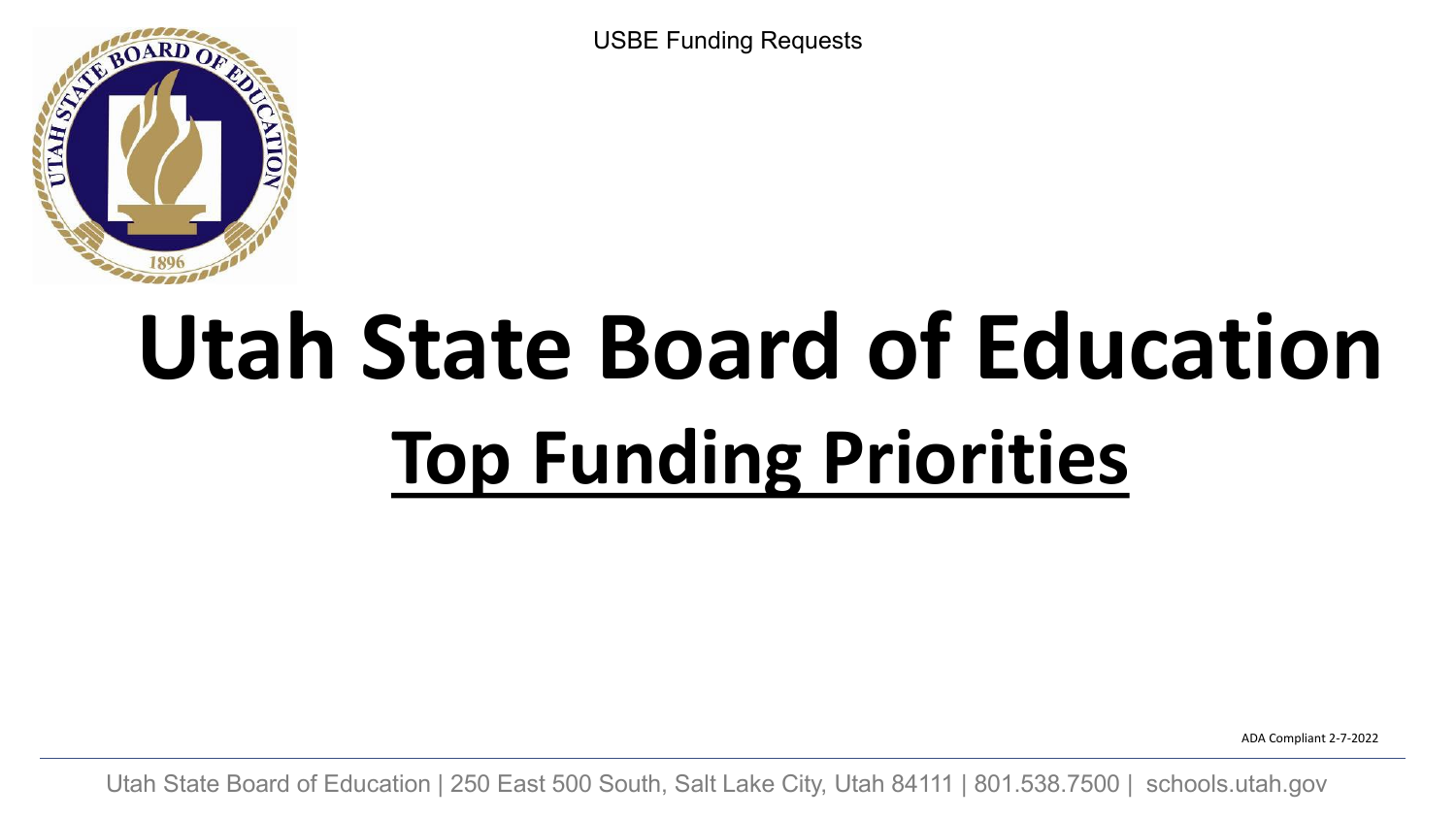# **Icons Key**



| <b>Icon</b>                                                                                                                                                                                                                                                                                                                                                                                                                                                                                                                                      | <b>Explanation</b>                                              |
|--------------------------------------------------------------------------------------------------------------------------------------------------------------------------------------------------------------------------------------------------------------------------------------------------------------------------------------------------------------------------------------------------------------------------------------------------------------------------------------------------------------------------------------------------|-----------------------------------------------------------------|
| $\sqrt{1}$                                                                                                                                                                                                                                                                                                                                                                                                                                                                                                                                       | <b>USBE Funding Priority</b>                                    |
| $\begin{array}{c} [A] \\ \hline \text{B} \end{array}$                                                                                                                                                                                                                                                                                                                                                                                                                                                                                            | <b>Advances USBE Goal #1: Early Learning</b>                    |
| $\frac{8}{\sqrt{2}}$                                                                                                                                                                                                                                                                                                                                                                                                                                                                                                                             | Advances USBE Goal #2: Effective Educators & Leaders            |
| $\left\langle \!\! \left\langle \right. \! \left\langle \right. \! \left. \right\rangle \! \! \left. \right\rangle \! \! \left. \! \left. \right\rangle \! \! \left. \right\rangle \! \! \! \left. \! \left. \right\rangle \! \! \left. \right\rangle \! \! \! \left. \! \left. \! \left. \right\rangle \! \left. \right\rangle \! \! \left. \right\rangle \! \! \left. \! \left. \right\rangle \! \! \left. \right\rangle \! \! \left. \! \left. \right\rangle \! \! \left. \right\rangle \! \! \! \left. \right\rangle \! \! \! \left. \right$ | Advances USBE Goal #3: Safe & Healthy Schools                   |
| COR<br>CORP                                                                                                                                                                                                                                                                                                                                                                                                                                                                                                                                      | Advances USBE Goal #4: Personalized Teaching & Learning         |
| Pient <b>O</b>                                                                                                                                                                                                                                                                                                                                                                                                                                                                                                                                   | Clearly Advances USBE Mission or Utah's Portrait of a Graduate  |
| <b>JLC</b>                                                                                                                                                                                                                                                                                                                                                                                                                                                                                                                                       | Aligns with a Priority of the Joint Legislative Committee (JLC) |
|                                                                                                                                                                                                                                                                                                                                                                                                                                                                                                                                                  |                                                                 |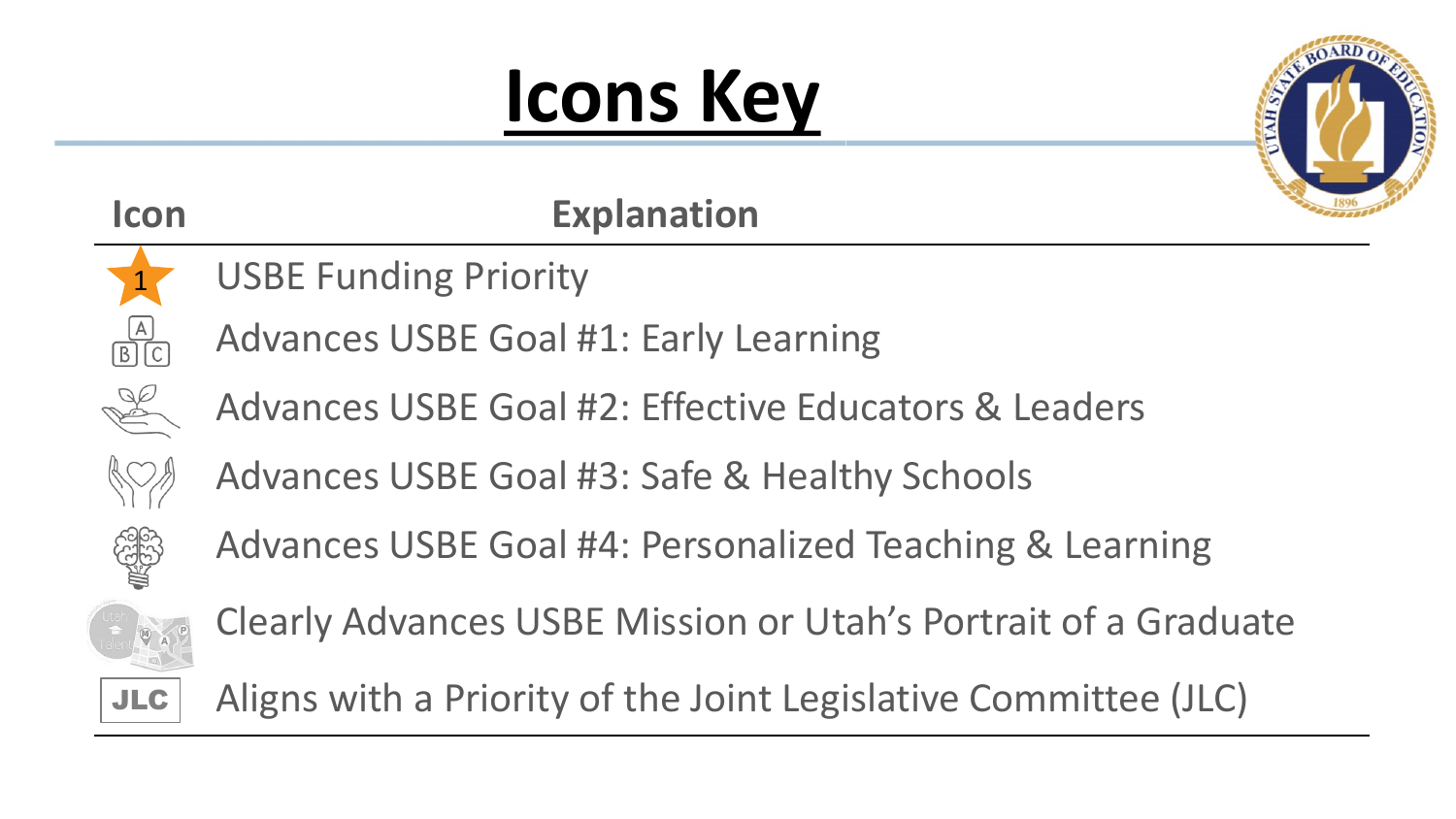

### \* **WPU Value Increase – \$186,350,300 Ongoing** <sup>1</sup>



| <b>Historical Funding Levels and Purpose</b>               | <b>Problems to Address</b>                               |
|------------------------------------------------------------|----------------------------------------------------------|
| SFY 2022 Funding Level: \$200 million                      | • Attracting, developing and retaining quality educators |
| SFY 2021 Funding Level: \$60.4 million                     | throughout Utah                                          |
| <b>Purpose of the program:</b>                             | • Continued disparities between LEAs                     |
| • Increases the WPU value 5% above the inflation level     | • Creating access across the state—both in rural and     |
| for a total increase of 7.6%                               | urban areas                                              |
| • Provides flexible, equitable funding for LEA priorities  | • Funding keeping up with continually increasing costs   |
| • Addresses growing demands and costs for services         | to provide education                                     |
| • Enables quality, equitable educational opportunities     |                                                          |
| <b>Projected Outcomes/Results</b>                          | <b>Impact if not Funded</b>                              |
| LEAs will:                                                 | • Reprioritizations of LEA educational offerings         |
| • Be able to increase educational quality for all students | • Continued strain on limited resources to provide       |
| • More easily attract, train and retain effective          | equitable education opportunities for all students       |
| educators                                                  | Can this funding be scaled?                              |
| • Not have to increase inequitable revenue sources         | Yes. However, a lower funding level will not align with  |
|                                                            | JLC's funding priorities.                                |
| <b>Impact on LEA Reporting Requirements</b>                | <b>Can Federal or Carry-Forward Funds Be Utilized?</b>   |
| No anticipated impact to LEA reporting requirements.       | No. One-time funds should not be used for this           |
|                                                            | purpose.                                                 |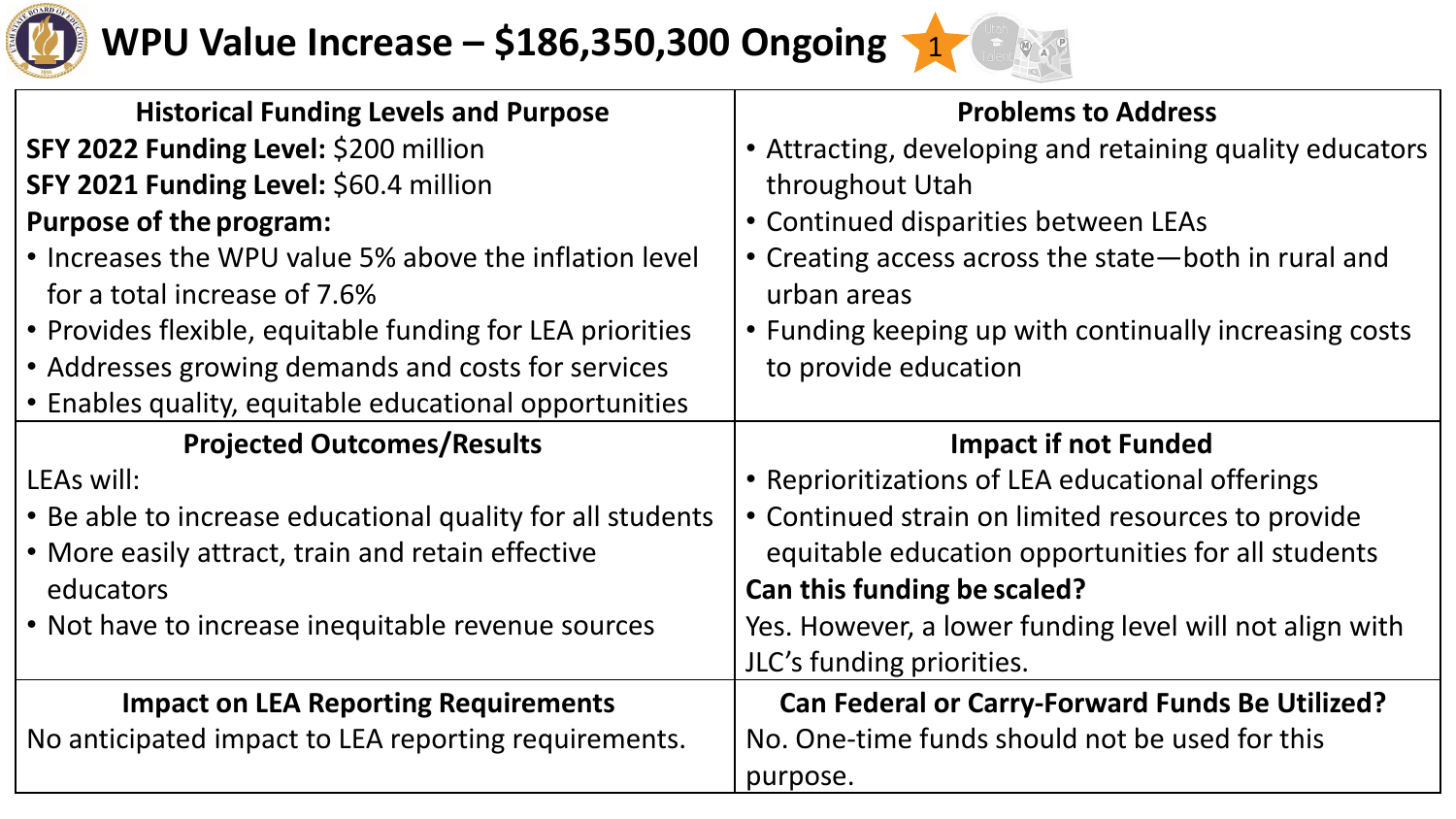

### \* p **At-Risk WPU Add-On – \$28,600,000 Ongoing** <sup>2</sup>

| <b>Historical Funding Levels and Purpose</b>             | <b>Problems to Address</b>                                  |
|----------------------------------------------------------|-------------------------------------------------------------|
| SFY 2022 Funding Level: \$54,404,900 (incl. one-time)    | • Many Utah children face economic hardship leading to      |
| SFY 2021 Funding Level: \$48,203,700                     | worse educational results (2020 Intergenerational           |
| <b>Purpose of the program:</b>                           | <b>Poverty Annual Report)</b>                               |
| • Adjusts funding for the costs of services for students | • Utah's funding system does not fully adjust for the costs |
| at-risk through an add-on to the WPU                     | of providing these needed services and supports which       |
| • Adds an additional 10-year increment to the            | are estimated to be 42% greater than the general            |
| program's funding for FY 2023                            | population (2020 Utah Education Funding Study)              |
|                                                          | • There are persistent needs to provide additional          |
|                                                          | services and supports to these student populations          |
| <b>Projected Outcomes/Results</b>                        | <b>Impact if not Funded</b>                                 |
| • Short-term: Services and supports provided and         | LEAs' abilities to provide needed supports to enable        |
| student engagement measures, including reduced           | equal opportunities for students at-risk of academic        |
| chronic absenteeism                                      | failure remains limited and opportunity gaps will persist.  |
| • Long-term: Improved graduation and proficiency         | Can this funding be scaled?                                 |
| rates in core academic subjects, increased ACT           | Yes, this request is scalable. The cost of the program is   |
| scores, etc. for these student populations               | driven by the weights of the add-on.                        |
| <b>Impact on LEA Reporting Requirements</b>              | <b>Can Federal or Carry-Forward Funds Be Utilized?</b>      |
| No anticipated impact to reporting requirements.         | No. One-time funds should not be used for this need.        |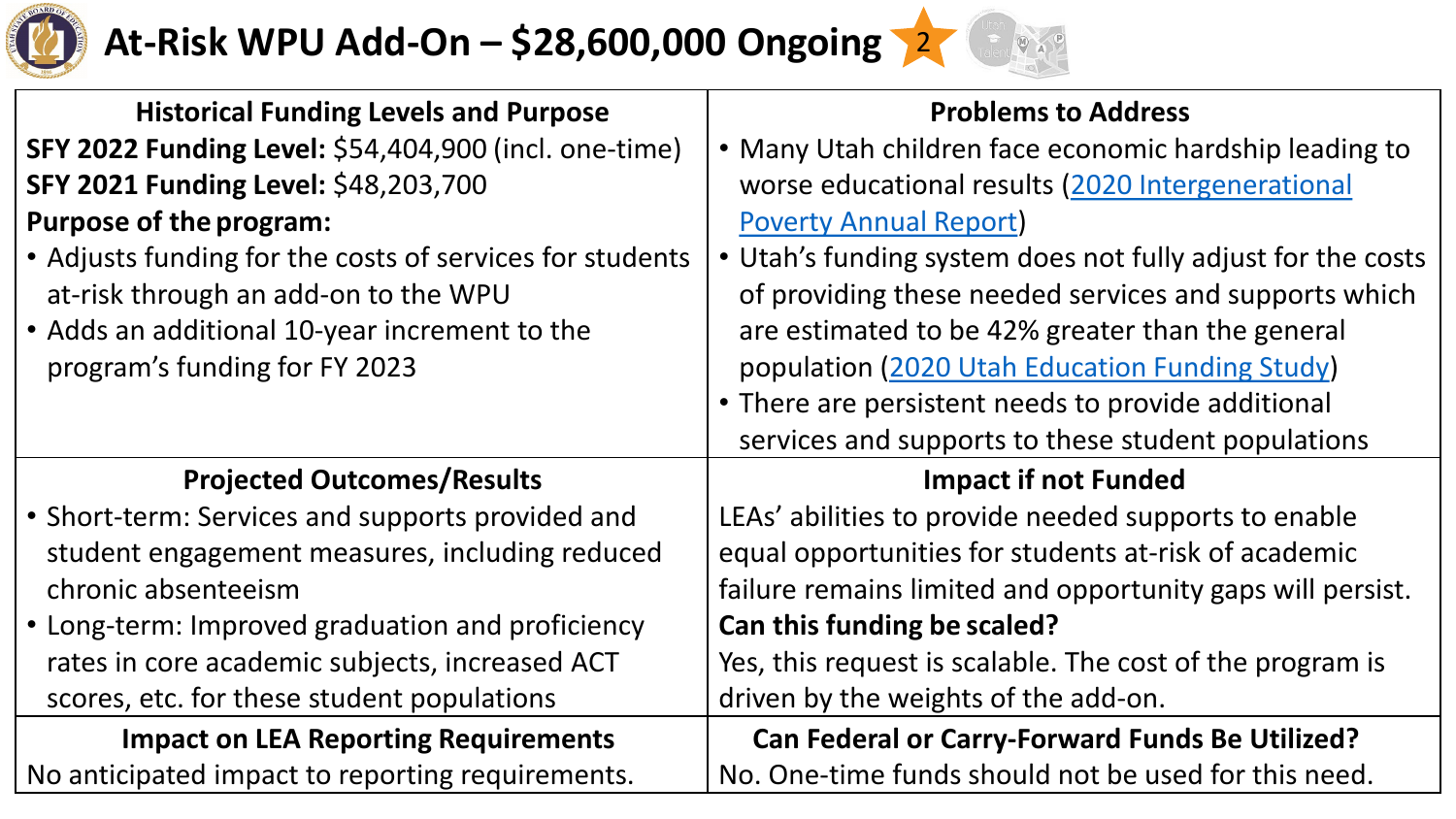

## **Full-Day Kindergarten (FDK) – \$22,780,500 Ongoing**

| <b>Historical Funding Levels and Purpose</b>                                                                                                                                                                                                                                                                                                                                            | <b>Problems to Address</b>                                                                                                                                                                                                                                                               |
|-----------------------------------------------------------------------------------------------------------------------------------------------------------------------------------------------------------------------------------------------------------------------------------------------------------------------------------------------------------------------------------------|------------------------------------------------------------------------------------------------------------------------------------------------------------------------------------------------------------------------------------------------------------------------------------------|
| <b>Current (SFY 2022) funding level:</b><br>\$24,455,000<br>Funding Level in SFY 2021: \$17,500,000<br><b>Purpose of the program:</b><br>• Provides all Utah families access to equitable, optional,<br>full-day kindergarten<br>• Phases funding in over three years to give LEAs time to<br>recruit/hire high-quality teachers, find space, and<br>improve the quality of instruction | • Students and families face inequitable access to FDK<br>• With half-day kindergarten, there is not sufficient<br>time to:<br>• Teach and master all of Utah's kindergarten<br>standards<br>• Ensure deep student learning<br>• LEAs lack stable funding to provide FDK to all students |
| <b>Projected Outcomes/Results</b><br>• Statewide access to full-day kindergarten<br>• Improved literacy and numeracy outcomes<br>• Higher long-term student achievement<br>• Less student retention in the early grades                                                                                                                                                                 | <b>Impact if not Funded</b><br>• Inequitable access to optional, FDK across the state<br>• More interventions needed for students<br>• Lower student outcomes<br>Can this funding be scaled?                                                                                             |
|                                                                                                                                                                                                                                                                                                                                                                                         | Lower funding levels prevent equitable access to FDK<br>for all kindergarten age students.                                                                                                                                                                                               |
| <b>Impact on LEA Reporting Requirements</b><br>At full implementation, this should decrease reporting.                                                                                                                                                                                                                                                                                  | <b>Can Federal or Carry-Forward Funds Be Utilized?</b><br>No. One-time funds should not be used for this need.                                                                                                                                                                           |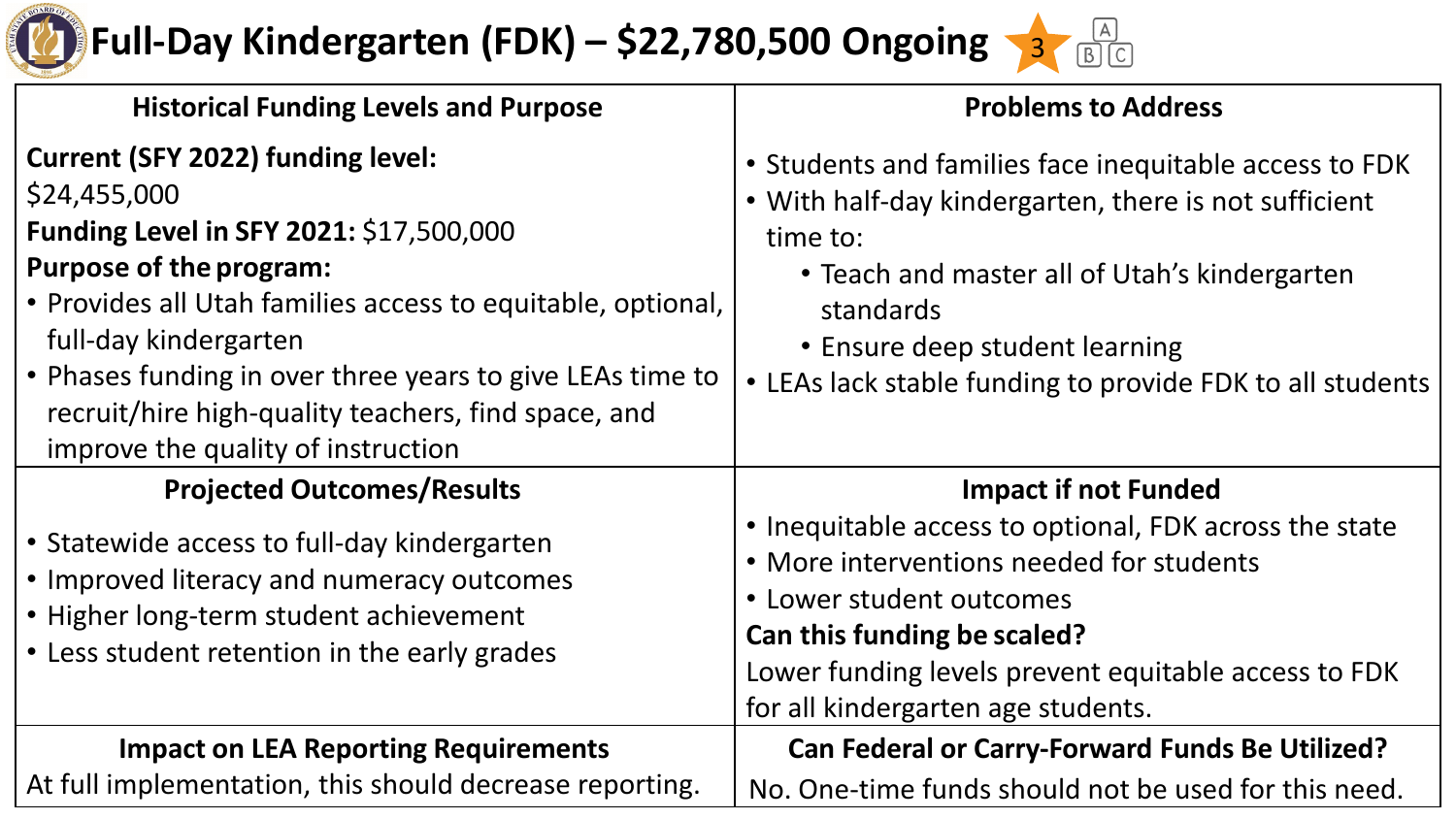

### **Reduce Curricular and Co-Curricular Fees – \$180,000,000 One-Time** <sup>4</sup>



| <b>Historical Funding Levels and Purpose</b>          | <b>Problems to Address</b>                                |
|-------------------------------------------------------|-----------------------------------------------------------|
| SFY 2022 Funding Level: \$0                           | • In FY 2021, LEAs collected \$53.8 million in curricular |
| SFY 2021 Funding Level: \$0                           | and co-curricular fees from students and families         |
| <b>Purpose of the program:</b>                        | • Such fees create significant financial burdens for      |
| Provides three years of funding to LEAs to offset     | students and families that do not receive fee waivers     |
| reductions in revenues from significantly reduced     | • School fees continue to unfairly restrict student       |
| curricular and co-curricular fees                     | participation in various school programs                  |
| Allocates about \$170 per student in grades 7-12      |                                                           |
| <b>Projected Outcomes/Results</b>                     | <b>Impact if not Funded</b>                               |
| • Fewer fees charged to Utah families                 | • No reductions to burdens on Utah families               |
| • Greatly improved equity throughout the system       | • Greater inequities in student participation rates       |
| • Higher student participation rates in programs that | Can this funding be scaled?                               |
| currently charge curricular or co-curricular fees     | Yes, but even with this funding, some LEAs will still     |
|                                                       | see lower net revenues. A lower funding amount will       |
|                                                       | further exacerbate this issue of lost net revenues.       |
| <b>Impact on LEA Reporting Requirements</b>           | <b>Can Federal or Carry-Forward Funds Be Utilized?</b>    |
| No significant impacts to LEA reporting requirements. | Federal funds cannot be used, and carry-forward funds     |
|                                                       | are insufficient for this need.                           |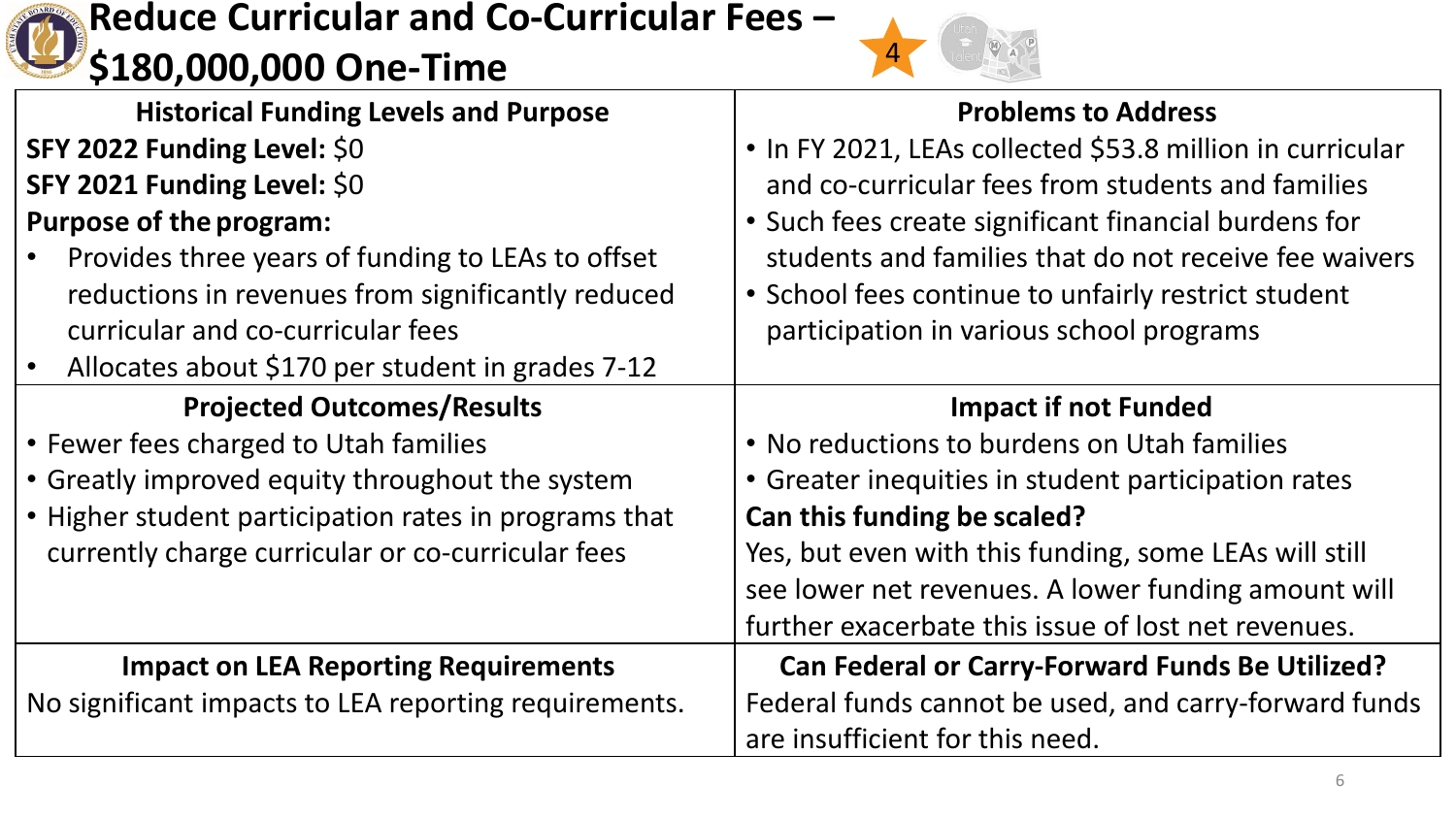

### **Pupil Transportation – \$5,000,000 Ongoing** 5 JLC

| <b>Historical Funding Levels and Purpose</b>              | <b>Problems to Address</b>                               |
|-----------------------------------------------------------|----------------------------------------------------------|
| SFY 2022 Funding Level: \$111,106,500                     | • Increases state funding to close to the statutory      |
| SFY 2021 Funding Level: \$101,421,000                     | contribution level of 85% (53F-2-402)                    |
| <b>Purpose of the program:</b>                            | • Districts need additional funding to meet growing      |
| • Provides safe and environmentally-friendly              | demands and costs for services                           |
| transportation to more than 200,000 Utah students         | • Mitigates district subsidization of the unfunded state |
| • Saves lives each year by safely transporting students   | portion of the program                                   |
| • Reduces traffic congestion and harmful emissions        | • Students are 70 times more likely to arrive safely to  |
|                                                           | school by bus than other transportation methods          |
| <b>Projected Outcomes/Results</b>                         | <b>Impact if not Funded</b>                              |
| • District resources currently used to support            | Funding will not keep pace with increasing costs.        |
| transportation can be reallocated to instruction          |                                                          |
| • More students can have safer, cleaner transit to school | Can this funding be scaled?                              |
| • Traffic congestion will be reduced                      | Yes. However, the 85% statutory level will not be met.   |
| <b>Impact on LEA Reporting Requirements</b>               | <b>Can Federal or Carry-Forward Funds Be Utilized?</b>   |
| No anticipated impact to reporting requirements.          | No. One-time funds should not be used for this           |
|                                                           | purpose.                                                 |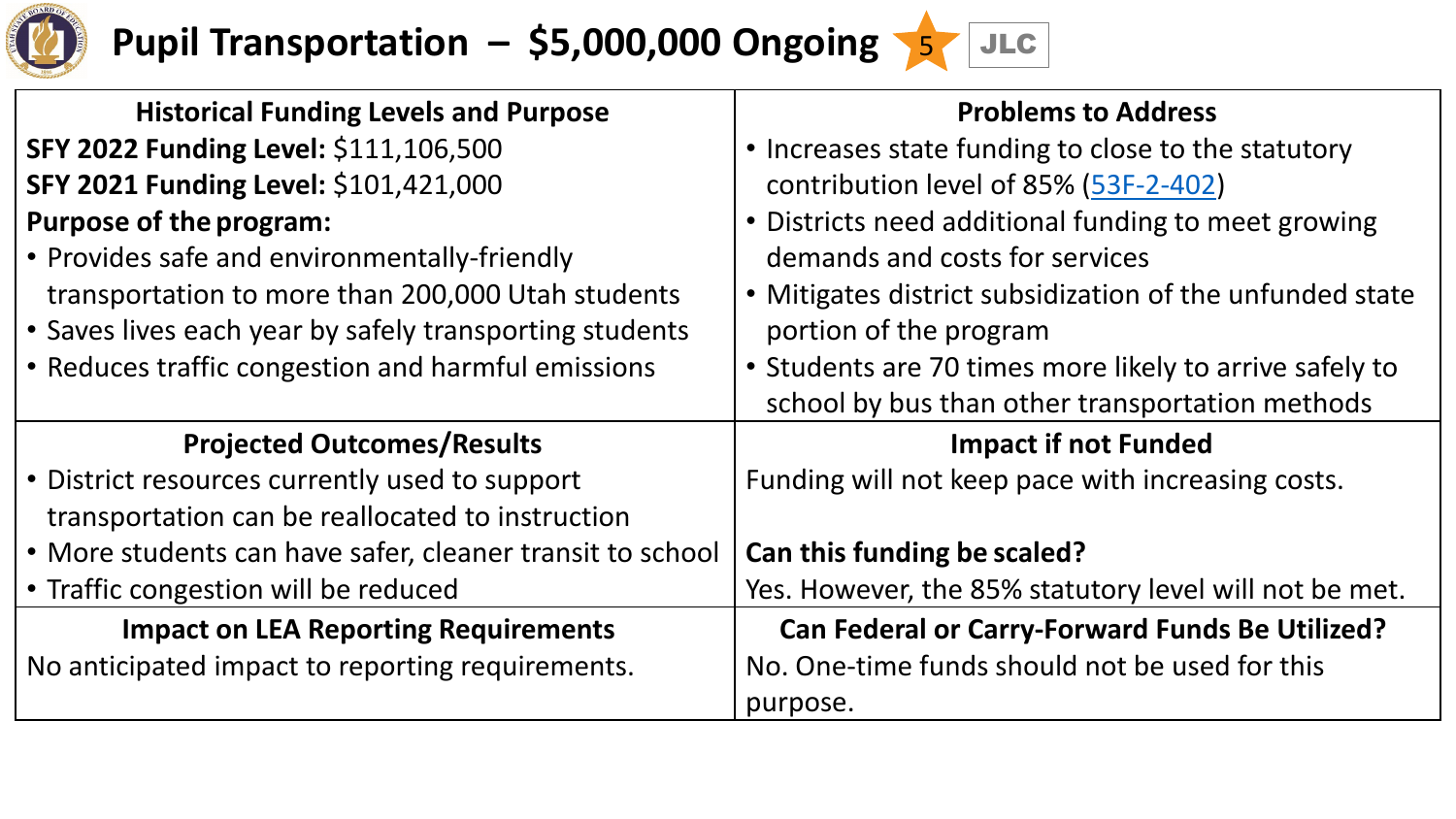# **BTS Arts All Schools in SFY23 – \$12,543,500 Ongoing 6**

| <b>Historical Funding Levels and Purpose</b>                       | <b>Problems to Address</b>                                        |
|--------------------------------------------------------------------|-------------------------------------------------------------------|
| SFY 2022 Funding Level: \$12,880,000                               | • Sustainability of the program requires additional               |
| SFY 2021 Funding Level: \$10,880,000                               | funding each year                                                 |
| Purpose of the program: 53F-2-506                                  | • Many LEAs and schools have made application to the              |
| is to enhance the social, emotional, academic, and arts            | program. Funding has not allowed for growth for the               |
| learning of students in kindergarten through grade 6 by            | past three years.                                                 |
| integrating arts teaching and learning into core subject $\bullet$ | Increase in funding will allow for additional                     |
| areas and providing professional development                       | professional learning                                             |
|                                                                    | • Although LEAs and schools are located all over the              |
|                                                                    | state, not every LEA or school has access to BTS Arts.            |
| <b>Projected Outcomes/Results</b>                                  | <b>Impact if not Funded</b>                                       |
| • Provides for program sustainability                              | Without increased funding, current programs in LEAs are not       |
| • Provides for program growth to all elementary                    | sustainable and students will not have access to learning in      |
| students                                                           | and through the arts. Equity and access to the program will       |
| • Provides equity and access to elementary students                | not be achieved.                                                  |
| across the state                                                   | <b>Can this funding be scaled?</b> A five-year strategic plan has |
|                                                                    | been analyzed and developed in cooperation with Sorenson          |
|                                                                    | <b>Impact Center.</b>                                             |
| <b>Impact on LEA Reporting Requirements</b>                        | <b>Can Federal or Carry-Forward Funds Be Utilized?</b>            |
| Each school completes implementation survey                        | Yes, carryover funds can be used                                  |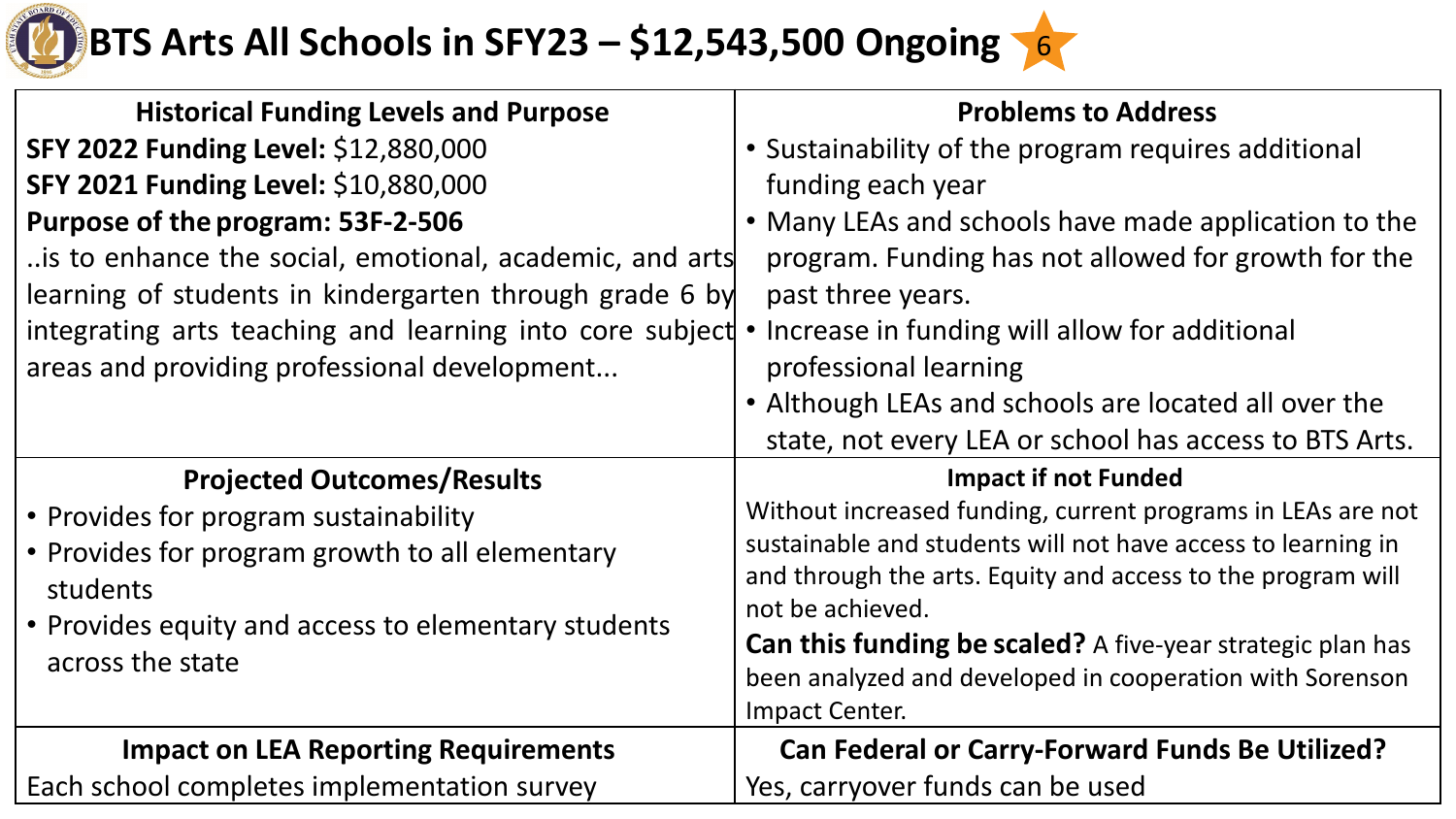

### \* **Small District and Charter School Base Funding – \$8,600,000 One-Time** <sup>7</sup>

| <b>Historical Funding Levels and Purpose</b>          | <b>Problems to Address</b>                             |
|-------------------------------------------------------|--------------------------------------------------------|
| SFY 2022 Funding Level: \$8,600,000 One-Time          | • Cuts to the Administrative Funding programs in FY    |
| SFY 2021 Funding Level: \$0                           | 2021 significantly impacted smaller LEAs               |
| <b>Purpose of the program:</b>                        | • These unrestricted funds were important for smaller  |
| Maintains FY 2022 funding levels for FY 2023 with the | LEAs to operate effectively                            |
| intent of developing and implementing economies of    |                                                        |
| scale formulas to go into effect July 1, 2023.        |                                                        |
| <b>Projected Outcomes/Results</b>                     | <b>Impact if not Funded</b>                            |
| • Effective operations of small school districts and  | Smaller LEAs may see a year-over-year decrease in      |
| charter schools                                       | unrestricted funding.                                  |
| • Stable funding while policymakers develop more      | Can this funding be scaled?                            |
| permanent formulas to address the lack of economies   | Yes. However, If lawmakers want every school district  |
| of scale                                              | and charter school to experience a net gain in         |
|                                                       | unrestricted funds for FY 2023, the full \$8.6 million |
|                                                       | request needs to be funded.                            |
| <b>Impact on LEA Reporting Requirements</b>           | <b>Can Federal or Carry-Forward Funds Be Utilized?</b> |
| No anticipated impact to LEA reporting requirements.  | No. One-time funds are not available for this purpose. |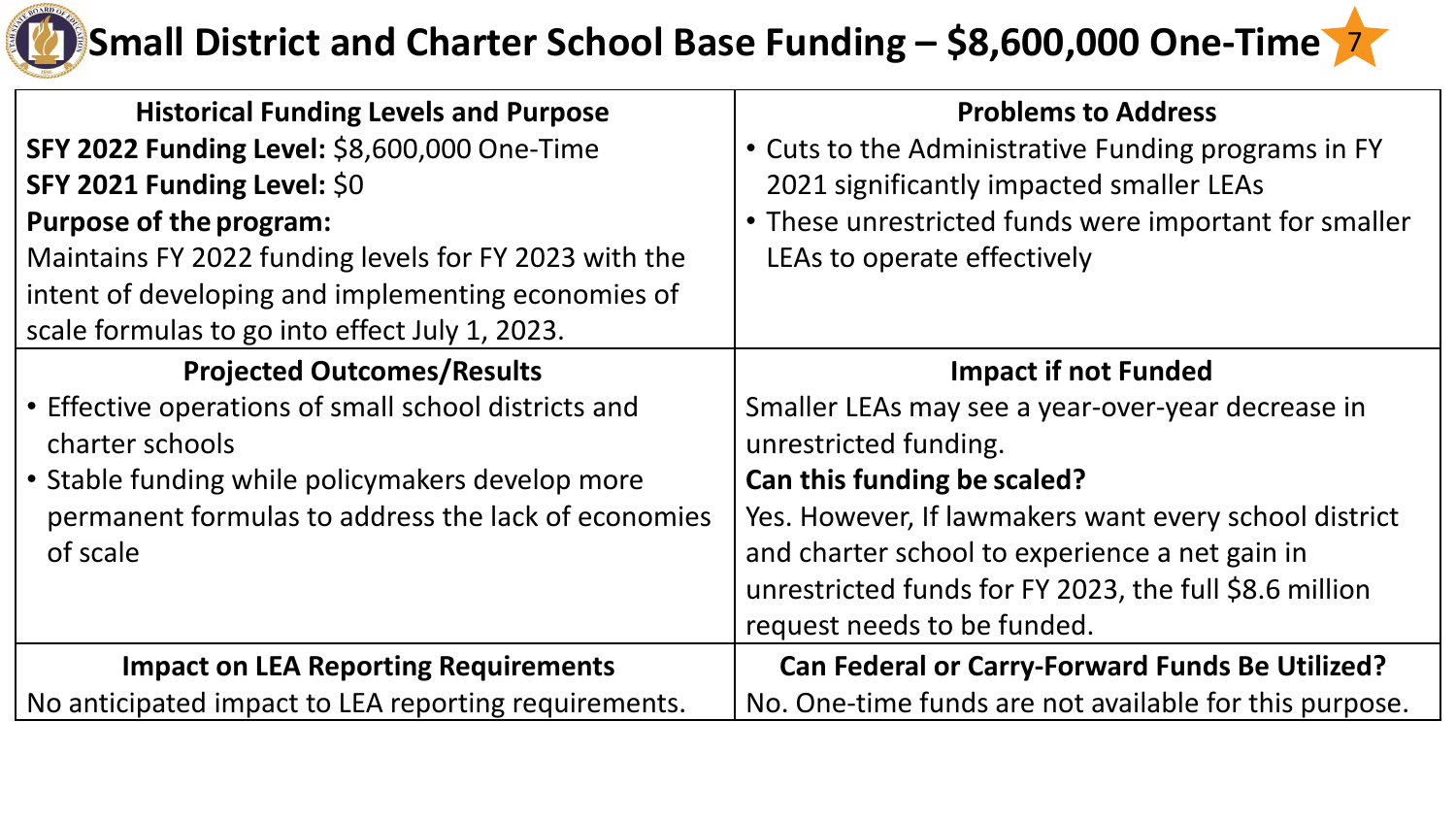# \* **USBE Market Adjustments – \$6,322,500 Ongoing** <sup>8</sup>



| <b>Historical Funding Levels and Purpose</b>             | <b>Problems to Address</b>                             |
|----------------------------------------------------------|--------------------------------------------------------|
| SFY 2022 Funding Level: \$0                              | • At current funding levels, USBE cannot attract and   |
| SFY 2021 Funding Level: \$0                              | retain the talent needed to accomplish its mission     |
| <b>Purpose of the program:</b>                           | • Market adjustments are needed for the following      |
| • Provides funding for pay adjustments for positions     | USBE position types: IT Analysts, IT Senior            |
| essential for USBE's success for whose salary ranges     | <b>Management, Educational Specialists, Education</b>  |
| fall well below market competitiveness                   | <b>Coordinators and Financial Managers</b>             |
| • Requests between 50%-90% of the difference between     | • Salary ranges for these positions fall between 10%-  |
| USBE pay and market comparisons                          | 30% below market competitiveness                       |
| <b>Projected Outcomes/Results</b>                        | <b>Impact if not Funded</b>                            |
|                                                          |                                                        |
|                                                          | USBE will continue to lose high-quality employees and  |
| • Improved ability for USBE to attract and retain talent | will not be able to find quality replacements.         |
| • Improved technical assistance provided to LEAs         | <b>Can this funding be scaled?</b>                     |
| • Enhanced effectiveness of USBE IT and Financial        | Yes. However, the request is already scaled down       |
| <b>Operations</b>                                        | from full market competitiveness. Lower funding        |
|                                                          | levels will not fully address the issue.               |
| <b>Impact on LEA Reporting Requirements</b>              | <b>Can Federal or Carry-Forward Funds Be Utilized?</b> |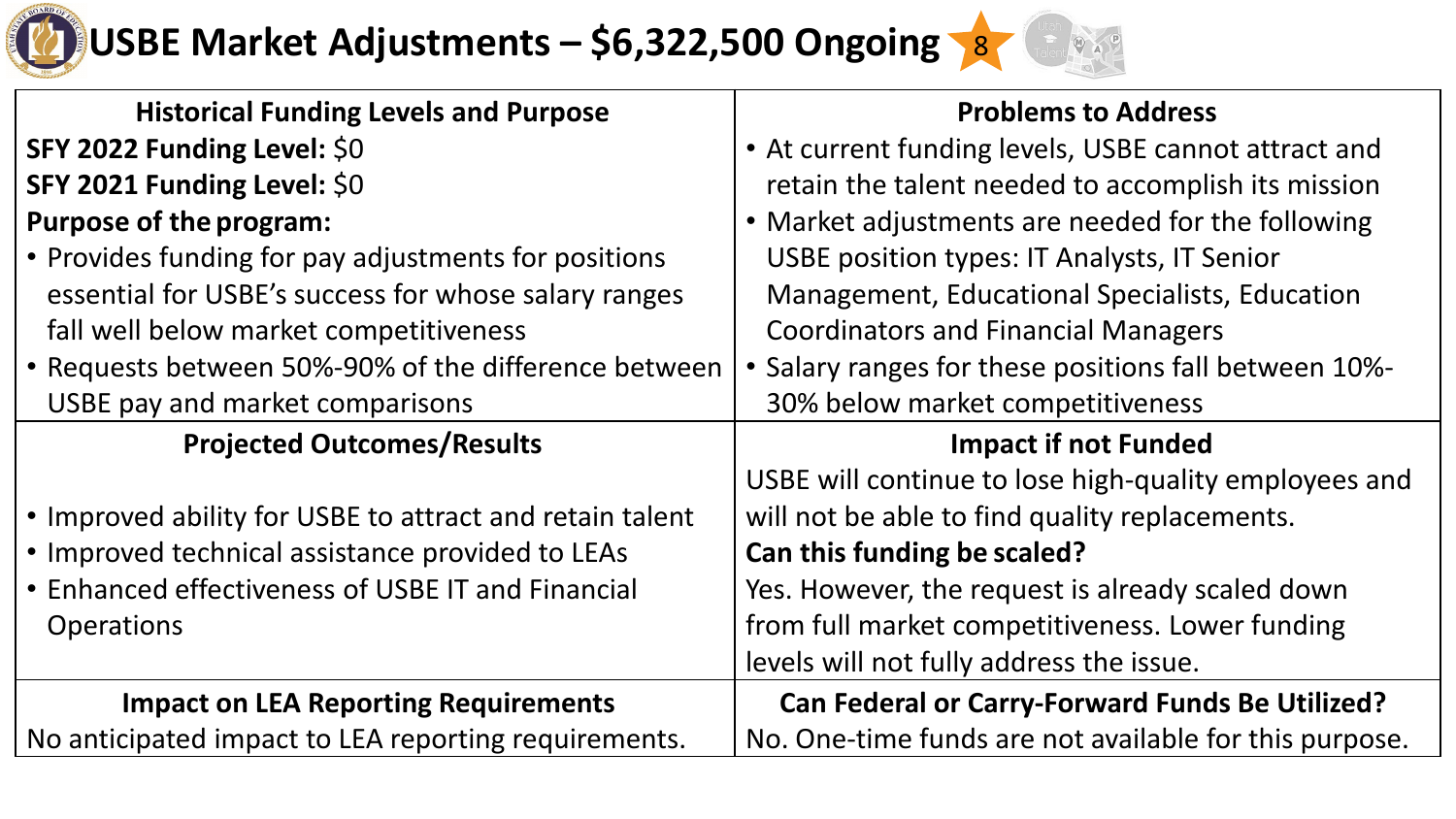#### **Critical USBE FTEs – \$1,622,300 Ongoing and \$27,500 One-Time** <sup>9</sup> **Historical Funding Levels and Purpose SFY 2022 Funding Level:** See FTE slides 1-5 for details **SFY 2021 Funding Level:** See FTE slides 1-5 for details **Purpose of the program:**  • Provides funding for 11 FTEs in key areas • See the following FTE slides 1-5 for details **Problems to Address**  USBE needs additional FTEs in the following programs: • 4 FTEs for Educator Licensing • 3 FTEs for the School Fees Project • 2 FTEs for the School Leadership Initiative • 1 FTE as a Prevention Specialist • 1 FTE as a Library specialist See the following FTE slides 1-5 for details. **Projected Outcomes/Results**  See the following FTE slides 1-5 for details. **Impact if not Funded**  See the following FTE slides 1-5 for details. **Can this funding be scaled?**  See the following FTE slides 1-5 for details. **Impact on LEA Reporting Requirements**  See the following FTE slides 1-5 for details. **Can Federal or Carry-Forward Funds Be Utilized?**  See the following FTE slides 1-5 for details.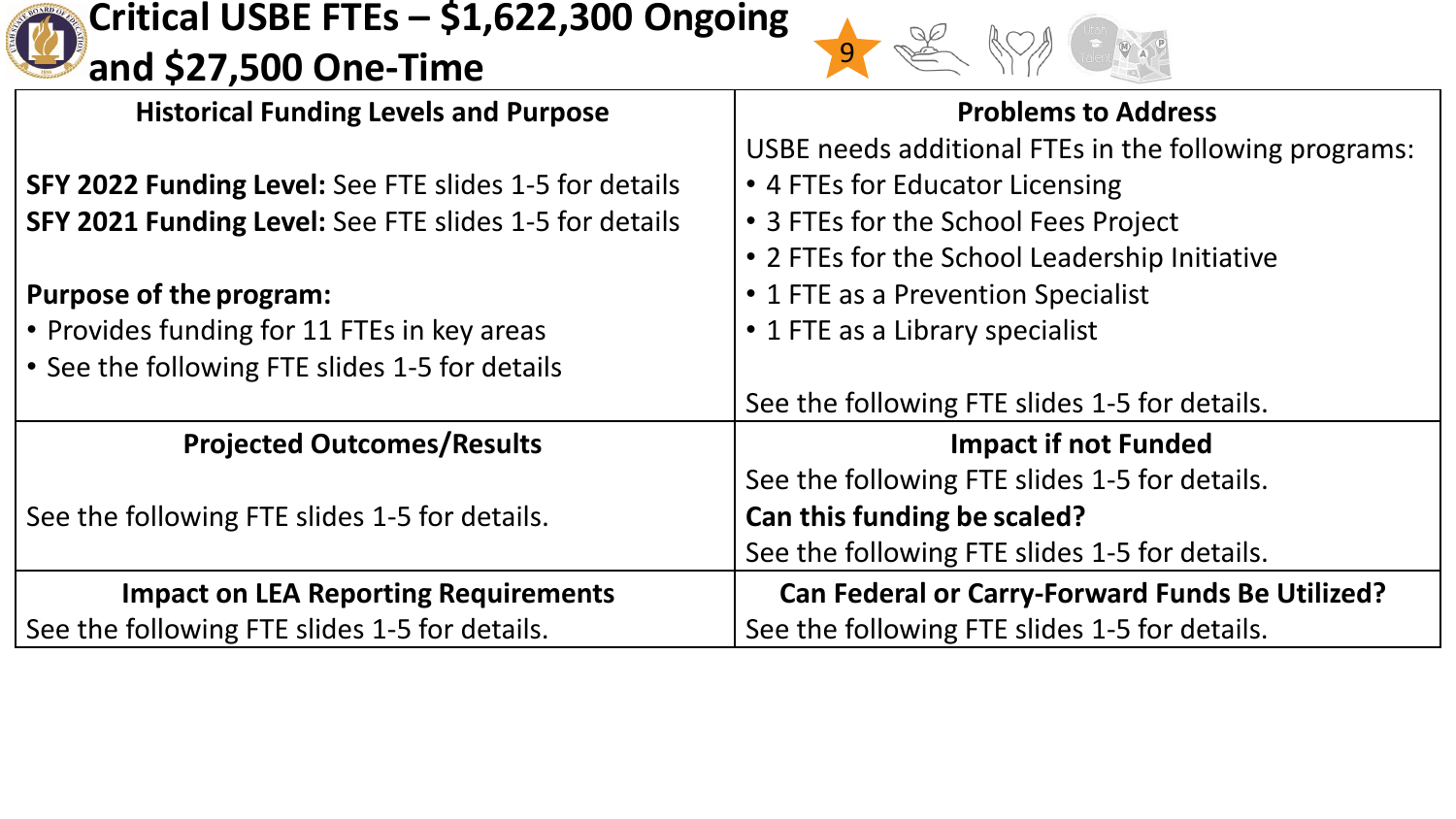

### **1. Educator Licensing - \$511,100 ongoing and \$18,200 one-time**  9



| <b>Historical Funding Levels and Purpose</b>           | <b>Problems to Address</b>                                |
|--------------------------------------------------------|-----------------------------------------------------------|
| SFY 2022 Funding Level: \$2,053,500 (13 FTEs)          | • The number of Utah educator licensees has increased     |
| <b>SFY 2021 Funding Level: \$2,037,500 (13 FTEs)</b>   | 29.9% in the last five years                              |
| <b>Purpose of the program:</b>                         | • SOEP expansion will significantly increase out-of-state |
| • Provides funding for 4 additional FTE to support     | educator license applications                             |
| educator licensing and UPPAC                           | • APPEL Programs are competency-based educator            |
| • Supports innovative educator preparation programs    | preparation programs sponsored by LEAs and these          |
| • Ensures high-quality educators for students in Utah  | new programs require extensive technical support          |
| • Licenses educators to perform specific roles in LEAs | and monitoring                                            |
|                                                        | • UPPAC investigations are taking up to one year          |
| <b>Projected Outcomes/Results</b>                      | <b>Impact if not Funded</b>                               |
| • Reduced existing barriers, including shorter         | • Current process/wait times are already lengthy and      |
| processing/wait times for UPPAC and Licensing          | will increase                                             |
| · Supported innovative educator preparation programs,  | • LEAs will lack the supports needed as they implement    |
| including APPEL                                        | strategies to address the teacher shortage                |
| • Increased number of high-quality educators for       | Can this funding be scaled?                               |
| students in Utah                                       | Reinstating licensing fees could mitigate these costs.    |
| <b>Impact on LEA Reporting Requirements</b>            | <b>Can Federal or Carry-Forward Funds Be Utilized?</b>    |
| No impact on LEA reporting requirements.               | No. Funding needs to be sustained and not one-time.       |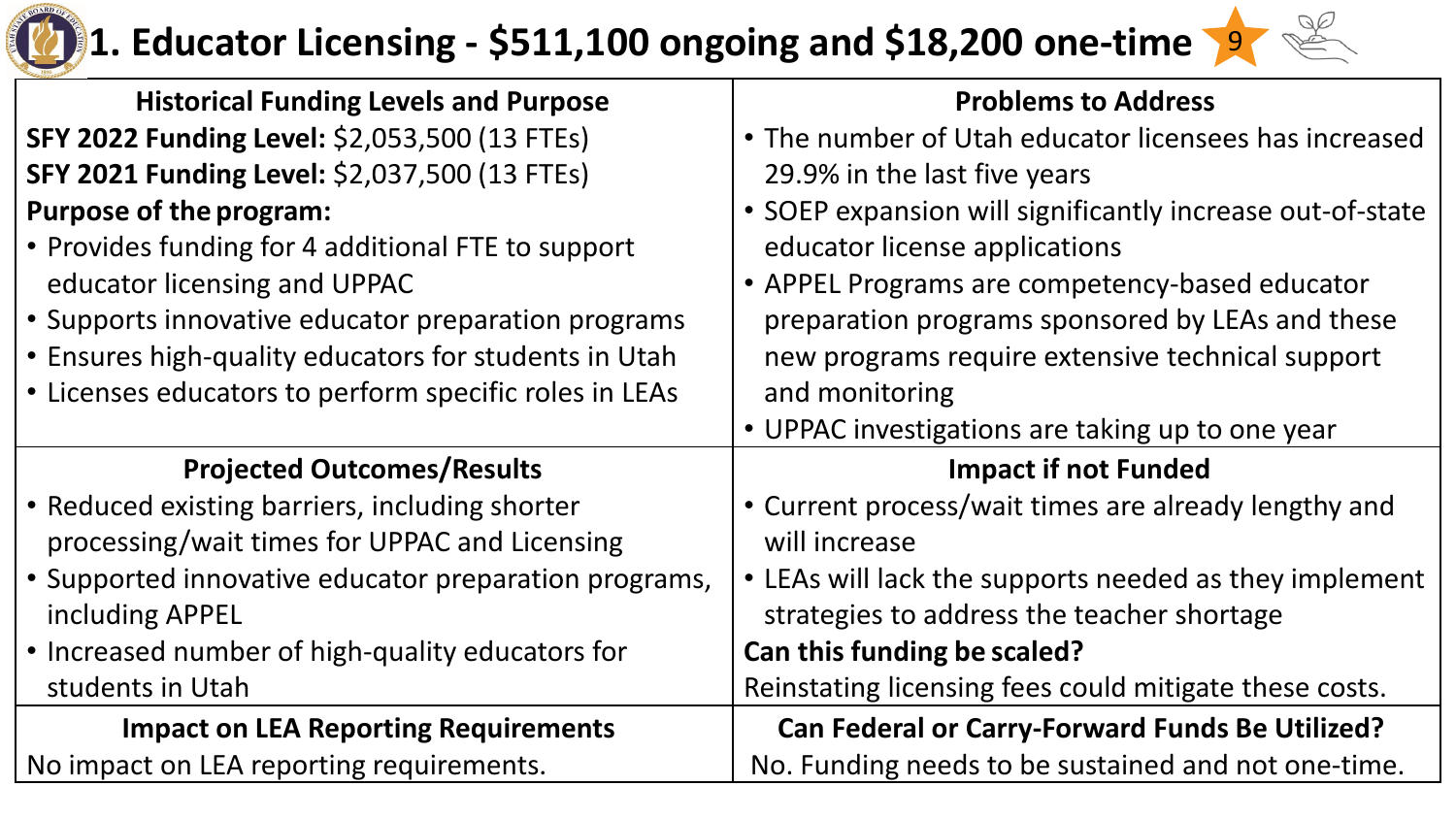

## **12. School Fees Project – \$439,400 Ongoing 197 1989**



| <b>Historical Funding Levels and Purpose</b>          | <b>Problems to Address</b>                              |
|-------------------------------------------------------|---------------------------------------------------------|
| SFY 2022 Funding Level: ≈\$435,000 (Time-limited)     | The School Fees Project was created to address:         |
| SFY 2021 Funding Level: ≈\$428,000 (Time-limited)     | Non-compliance with the Permanent Injunction<br>1.      |
| <b>Purpose of the program:</b>                        | Concerns identified in the USBE School Fees<br>2.       |
| Provides ongoing funding for 3 FTEs who:              | <b>Internal Audit Report</b>                            |
| • Ensure equality of opportunity for students through | Concerns identified in the Performance Audit on<br>3.   |
| policy development, training and technical assistance | <b>Secondary School Fees</b>                            |
| • Monitor LEA compliance with school fees and fee     | The time-limited funding for the School Fees Project is |
| waiver laws, rules and regulations                    | running out and ongoing funding is needed.              |
| <b>Projected Outcomes/Results</b>                     | <b>Impact if not Funded</b>                             |
| • Increased equality of opportunity for students      | Training and technical assistance to LEAs and           |
| • Enhanced transparency and communication about       | monitoring of LEA compliance will be limited, leading   |
| school fees                                           | to decreased equality in student participation          |
| • Enhanced LEA compliance with school fee and fee     | Can this funding be scaled?                             |
| waiver laws, rules and regulations                    | No. Reduced resources will not be sufficient to         |
|                                                       | mitigate risks associated with the lack of equality of  |
|                                                       | opportunity for students.                               |
| <b>Impact on LEA Reporting Requirements</b>           | <b>Can Federal or Carry-Forward Funds Be Utilized?</b>  |
| No anticipated impact to LEA reporting.               | No. One-time funds are not available for this need.     |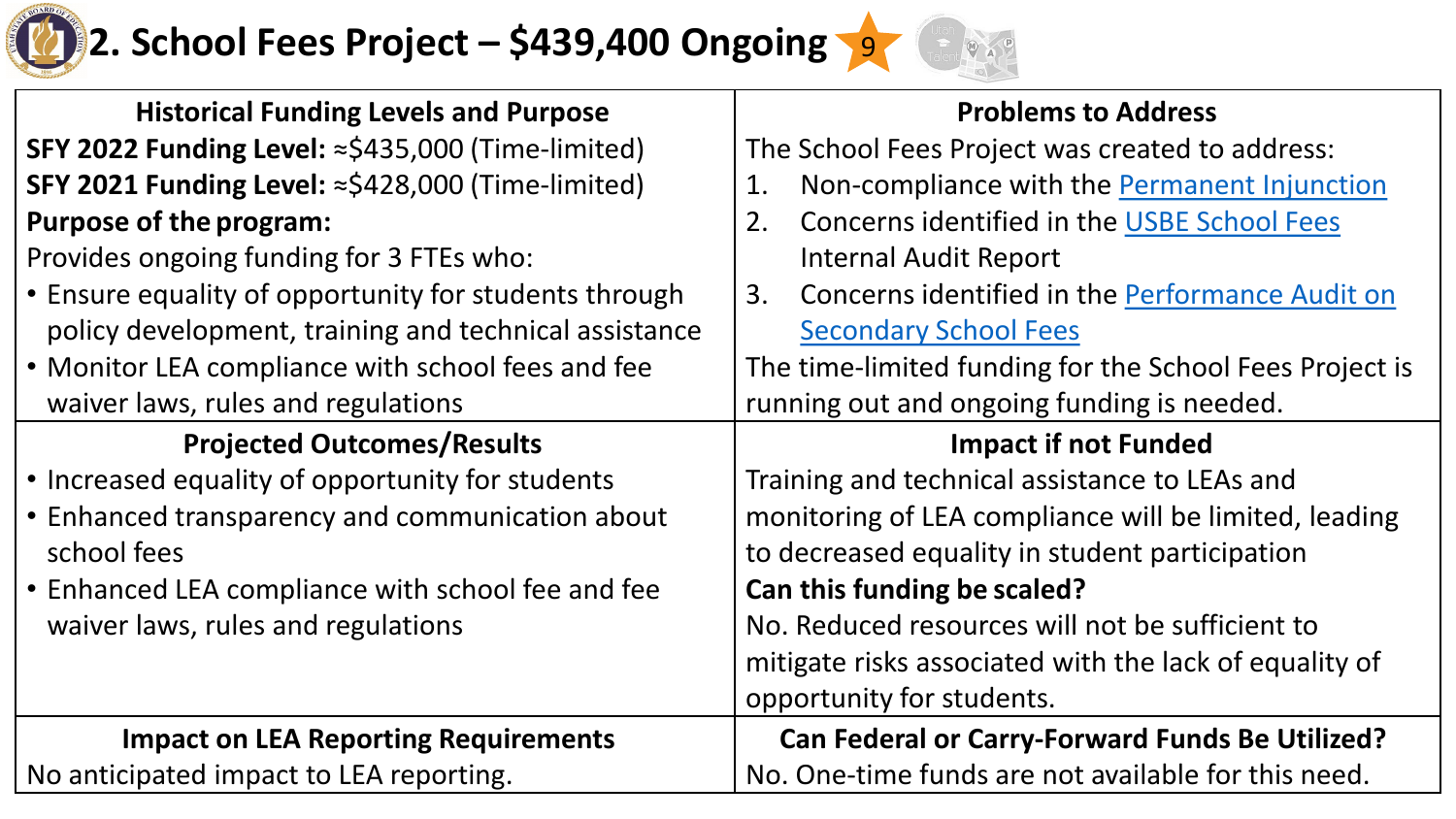

### **3. School Leadership – Personnel – \$304,900 Ongoing/\$4,600 One-Time** <sup>9</sup>



| <b>Historical Funding Levels and Purpose</b>              | <b>Problems to Address</b>                               |
|-----------------------------------------------------------|----------------------------------------------------------|
| SFY 2022 Funding Level: ≈\$157,000 One-time               | • The new specialist will ensure the USBE school         |
| SFY 2021 Funding Level: ≈\$157,000 One-time               | leadership team has the capacity to effectively          |
| <b>Purpose of the program:</b>                            | manage the grant program.                                |
| • Secures a new specialist to support the School          | • The grant program will increase the effectiveness of   |
| Leadership Development Grant.                             | leaders in Utah schools -> effective leaders increase    |
| • Funds an existing school leadership specialist position | positive outcomes for leaders, teachers, and             |
| paid for with one-time funds.                             | students.                                                |
| <b>Projected Outcomes/Results</b>                         | <b>Impact if not Funded</b>                              |
| • Differentiated supports to grant awardees               | • Less differentiated/personalized supports for LEAs     |
|                                                           |                                                          |
| • Refined state policies, processes, and infrastructure   | • Slower progress on other school leadership initiatives |
| • A repository of Utah best-practice and strategies       | Can this funding be scaled?                              |
| • Increased effectiveness of leaders in awardees' schools | Yes. Possibly fund the current specialist with ongoing   |
| • Increased student achievement & student attendance,     | funds and a part-time specialist to manage the grant     |
| decreased exclusionary discipline practices, increased    | program.                                                 |
| educator retention & satisfaction                         |                                                          |
| <b>Impact on LEA Reporting Requirements</b>               | <b>Can Federal or Carry-Forward Funds Be Utilized?</b>   |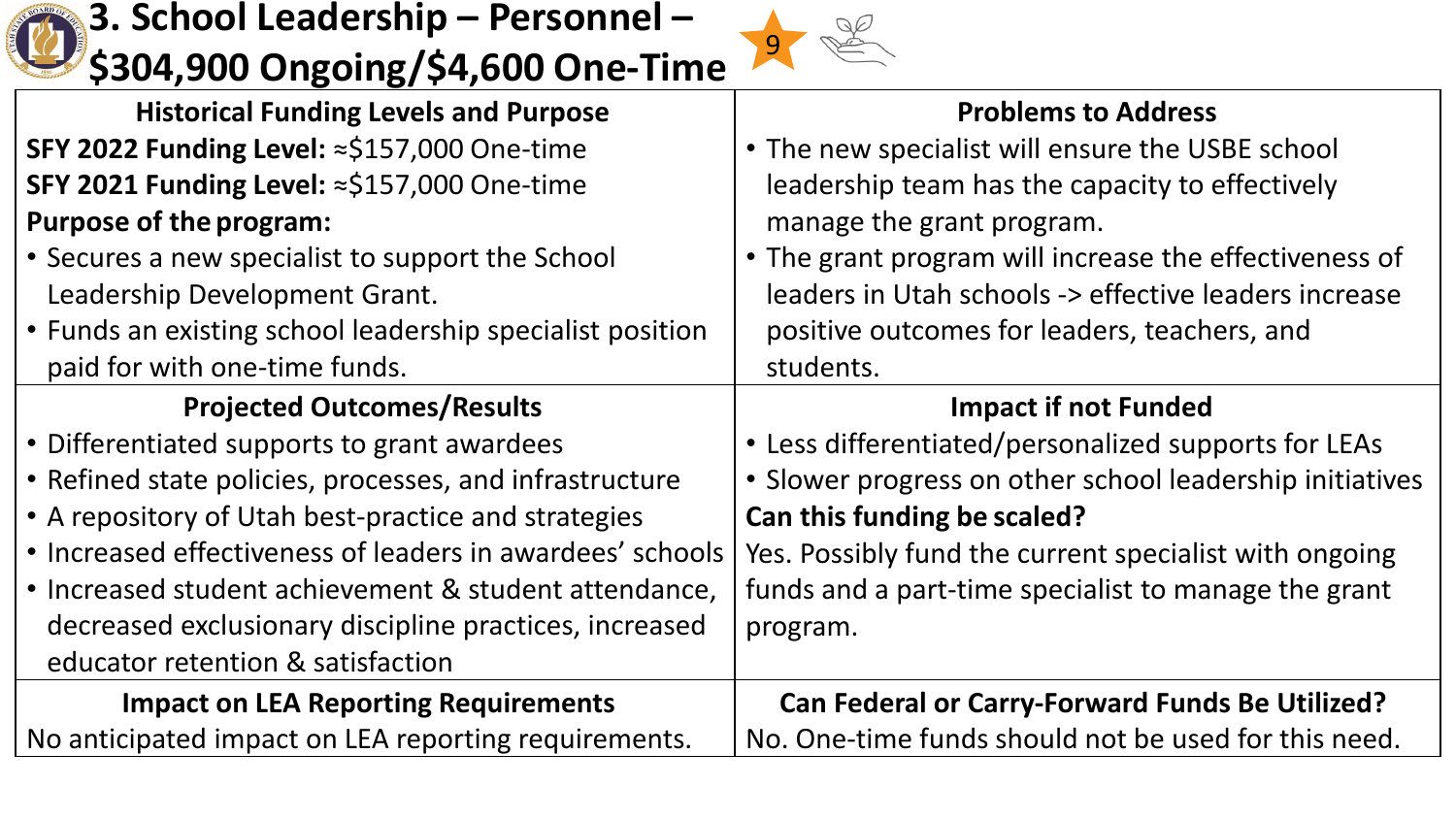

# **4. Prevention Specialist – \$233,000 Ongoing**

| <b>Historical Funding Levels and Purpose</b>           | <b>Problems to Address</b>                                |
|--------------------------------------------------------|-----------------------------------------------------------|
| SFY 2022 Funding Level: ≈\$176,000 one-time            | • HB 132 (2018) required LEAs to have restorative         |
| SFY 2021 Funding Level: ≈\$140,900 one-time            | practices in place to address student criminal            |
| <b>Purpose of the program:</b>                         | offenses rather than referring them to law                |
| To support LEAs in the development and                 | enforcement or the courts                                 |
| implementation of positive and effective evidence-     | • Requests for technical assistance from LEAs to          |
| based school discipline approaches and restorative     | address this issue are increasing                         |
| practices.                                             | • Funding for the specialist who provides these services  |
|                                                        | to LEAs ends in FY 2022                                   |
| <b>Projected Outcomes/Results</b>                      | <b>Impact if not Funded</b>                               |
| • Increased evidence-based school discipline practices | • Fewer restorative practices will be in place to address |
| integrated into other prevention efforts               | the disciplinary needs of students                        |
| • More LEAs meeting the expectations required in HB    | • Decreased student engagement/academic outcomes          |
| 132 (2018) and other juvenile justice reforms          | • Increased suspensions, expulsions and truancy           |
| • More professional learning and technical assistance  | Can this funding be scaled?                               |
| provided to LEAs to implement restorative practices    | Yes, but USBE's ability to provide technical assistance   |
|                                                        | would be significantly hindered.                          |
| <b>Impact on LEA Reporting Requirements</b>            | <b>Can Federal or Carry-Forward Funds Be Utilized?</b>    |
| No anticipated impact to reporting requirements.       | No. One-time funds should not be used for this need.      |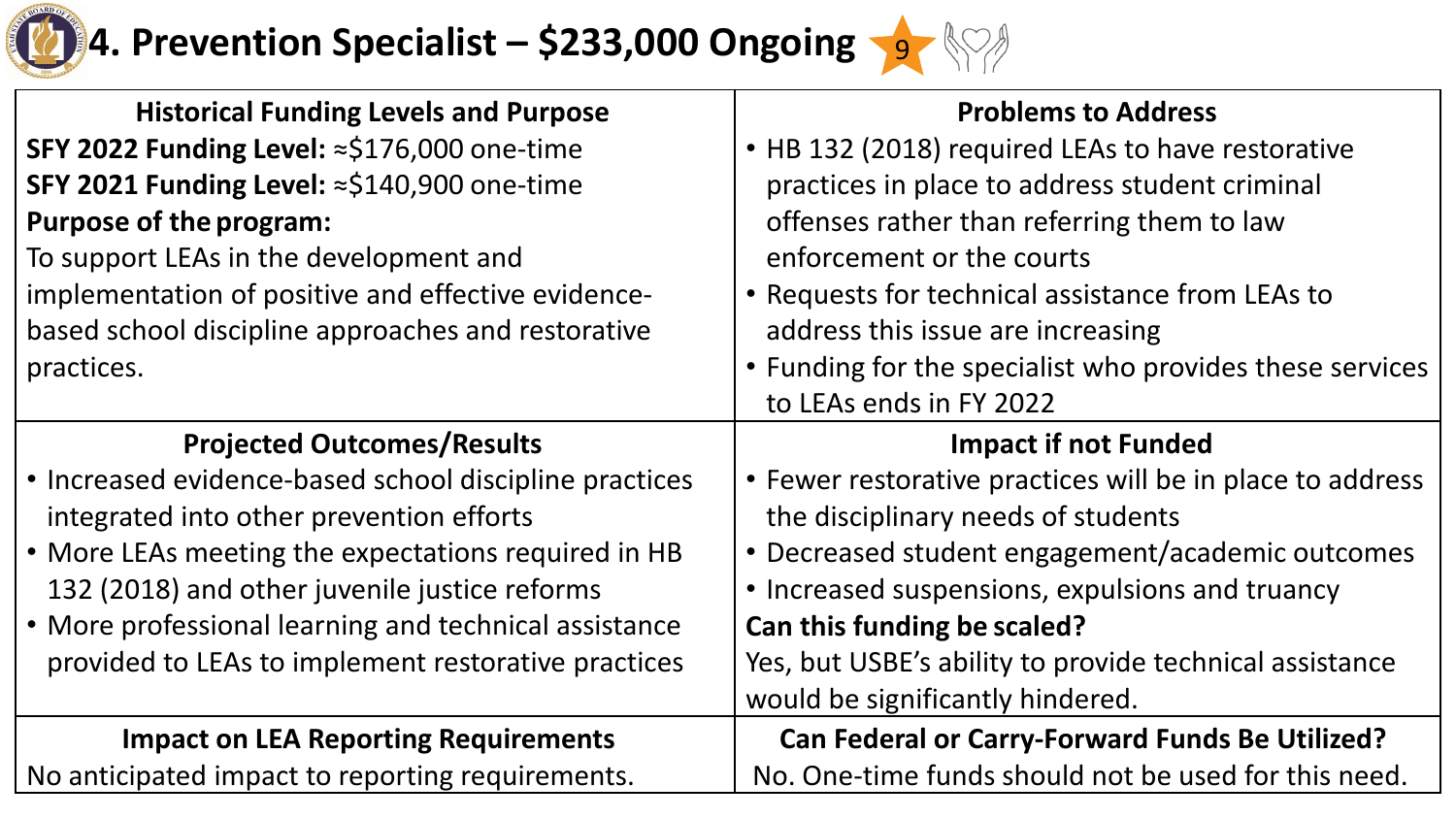### \* **5. Library Specialist – \$162,100 Ongoing and \$4,600 One-Time** <sup>9</sup>

| <b>Historical Funding Levels and Purpose</b>                                                                                                                                                                                                                                         | <b>Problems to Address</b>                                                                                                                                                                                                                                                                                                                                            |
|--------------------------------------------------------------------------------------------------------------------------------------------------------------------------------------------------------------------------------------------------------------------------------------|-----------------------------------------------------------------------------------------------------------------------------------------------------------------------------------------------------------------------------------------------------------------------------------------------------------------------------------------------------------------------|
| Current (SFY 2022) funding level: \$0<br>Funding Level in SFY 2021: \$0<br><b>Purpose of the program:</b><br>Provides a qualified school library specialist to support<br>school libraries, librarians, and leadership with<br>guidance, troubleshooting, and professional learning. | • Statewide inequities of service to students and<br>teachers, particularly in the instruction of the Utah<br>Library Media Curriculum Standards, including Media<br>Literacy and Information Literacy<br>• Statewide inequities in the stewardship of school<br>libraries, their facilities, resources collections, both<br>print and digital, and library personnel |
| <b>Projected Outcomes/Results</b>                                                                                                                                                                                                                                                    | <b>Impact if not Funded</b>                                                                                                                                                                                                                                                                                                                                           |
| • Development of key indicators for library programs                                                                                                                                                                                                                                 | • Continued decline of students' research, information,                                                                                                                                                                                                                                                                                                               |
| • Development of statewide collection standards for                                                                                                                                                                                                                                  | and media literacy skills                                                                                                                                                                                                                                                                                                                                             |
| best practice                                                                                                                                                                                                                                                                        | • Continued decline in the quality of school library                                                                                                                                                                                                                                                                                                                  |
| • Professional development to increase knowledge                                                                                                                                                                                                                                     | resource collections, print and digital                                                                                                                                                                                                                                                                                                                               |
| • Dedicated USBE personnel to support the significant                                                                                                                                                                                                                                | Can this funding be scaled?                                                                                                                                                                                                                                                                                                                                           |
| resources spent on school libraries and personnel                                                                                                                                                                                                                                    | Yes. A 0.5 FTE instead of a full-time FTE is possible.                                                                                                                                                                                                                                                                                                                |
| <b>Impact on LEA Reporting Requirements</b>                                                                                                                                                                                                                                          | <b>Can Federal or Carry-Forward Funds Be Utilized?</b>                                                                                                                                                                                                                                                                                                                |
| No anticipated impact to reporting requirements.                                                                                                                                                                                                                                     | No. Funding needs to be sustained and not one-time.                                                                                                                                                                                                                                                                                                                   |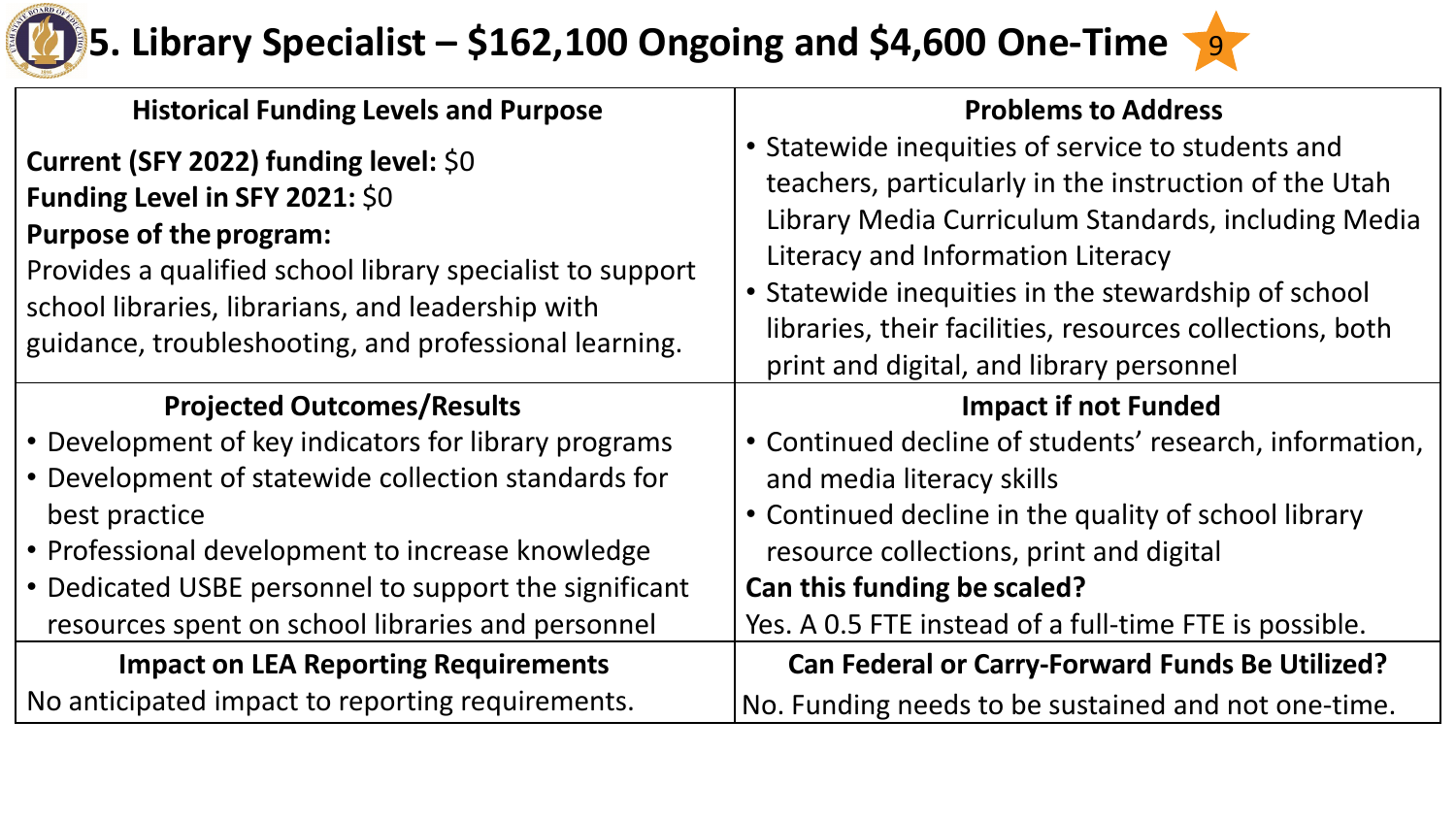#### $\overline{\mathsf{p}}$ **Center for Continuous School Improvement – \$1,780,500 Ongoing and \$18,000 One-time** <sup>10</sup> **Historical Funding Levels and Purpose SFY 2022 Funding Level:** ≈\$210,000 one-time **SFY 2021 Funding Level:** ≈\$210,000 one-time **Purpose of the program:**  • Provides funding for an aligned state system that supports **all** schools and LEAs in the continuous improvement process • Creates a dedicated team at USBE to inform and empower LEAs to independently implement effective internal improvement processes **Problems to Address**  • The only schools currently eligible for funding for improvement efforts are schools designated for improvement (less than 5% of all schools) • LEAs do not have the ability to determine which schools are close to improvement status • Systems of support across USBE and the state are not aligned, and improvement efforts can be hindered by various conflicting initiatives **Projected Outcomes/Results**  • All Utah schools have access to school improvement strategies, resources, and professional learning • Ranking data and an improvement alert system will be provided to all LEAs and schools • Improvement efforts will be aligned across USBE on a statewide basis **Impact if not Funded**  • Schools will not have the data needed to make informed decisions about improvement efforts • Continued conflicting initiatives due to lack of data **Can this funding be scaled?**  Reduced funding will limit the number of LEAs and schools that can participate in improvement efforts. **Impact on LEA Reporting Requirements**  Anticipated **decrease** in required reporting burdens. **Can Federal or Carry-Forward Funds Be Utilized?**  No. These one-time sources are not available.